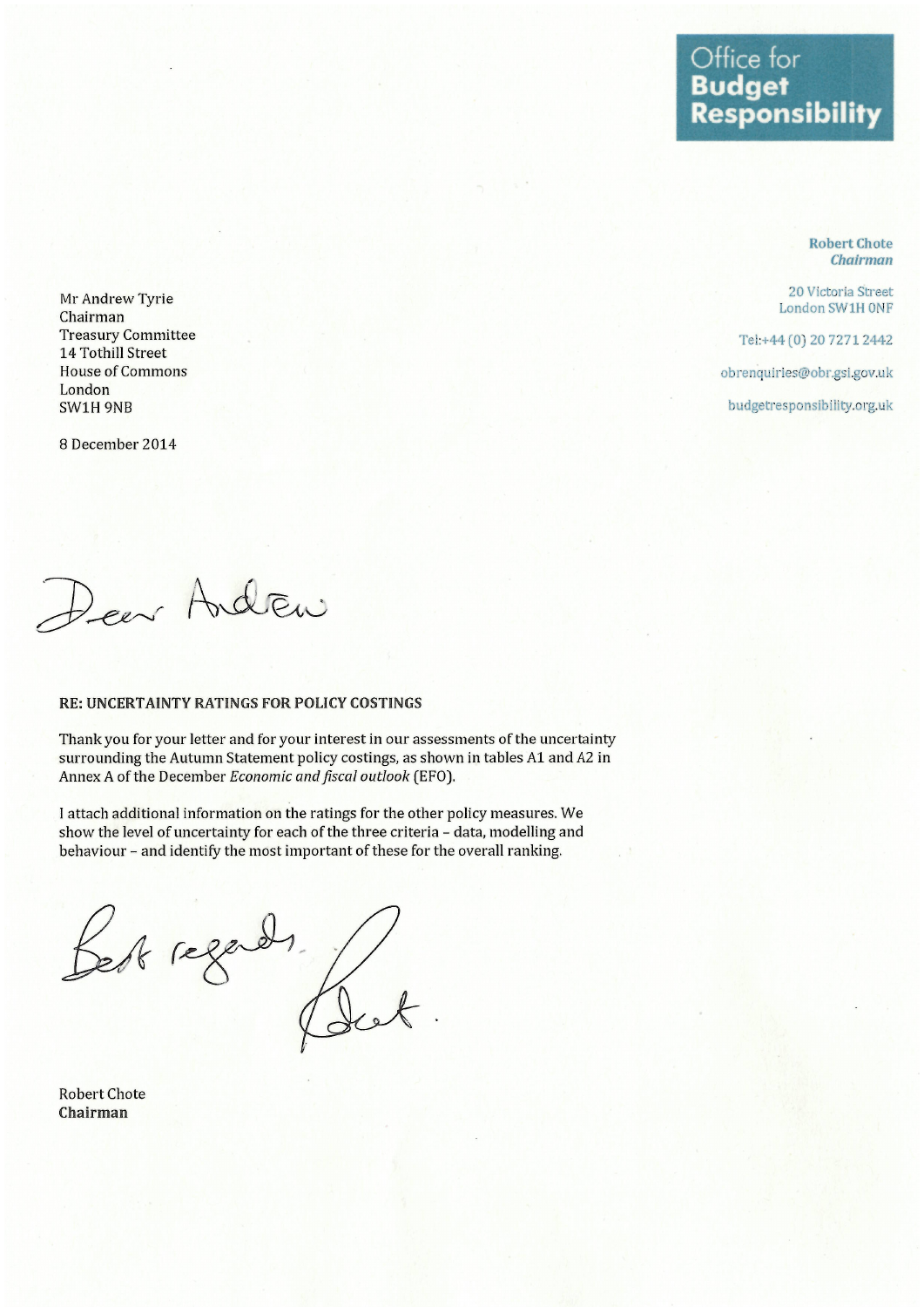

### Table 1: Uncertainty rating criteria breakdown for Autumn Statement measures

|                |                                                                  | Data        | Modelling              | Behavioural | Of which:                      |              |
|----------------|------------------------------------------------------------------|-------------|------------------------|-------------|--------------------------------|--------------|
|                | Measure                                                          | uncertainty | uncertainty            | uncertainty | most<br>important <sup>1</sup> | Final rating |
|                | Personal allowance: increase to                                  |             |                        |             |                                |              |
| 1.             | £10,600 in 2015-16 with full gains to<br>higher rate taxpayers   |             | Medium-low Medium-high | Medium-low  | Data                           | Medium       |
| $\mathbf{2}$   | ISAs: Transfer to surviving spouses                              |             | Medium Medium-high     | Medium-low  | Data                           | Medium       |
| 3              | Air passenger duty: exempting<br>children                        | Low         | Medium                 | Low         | Data                           | Medium-low   |
| $\overline{4}$ | Stamp duty land tax reform: new<br>marginal rate system          | Low         | Medium-high            | Medium-high | Modelling                      | Medium-high  |
| 5              | Enveloped dwellings: increase charge<br>for properties over £2m  |             | Low Medium-high        | Medium      | Behaviour                      | Medium       |
| 6              | Employer NICs: abolish for<br>apprentices under 25               | Medium-high | Medium                 | Medium      | Data                           | Medium-high  |
| 7              | Business Rates: small business rate<br>relief extension          | Low         | Medium-low             | Low         | Modelling                      | Medium-low   |
| 8              | Business rates: cap increase at 2% in<br>2015-16                 | Low         | Low                    | Low         | Modelling                      | Low          |
| 9              | Business Rates: increase retail<br>discount to £1,500 in 2015-16 | Low         | Low                    | Low         | Modelling                      | Low          |
|                | 10 Business rates: transitional relief                           | Medium-low  | Medium-low             | Medium-low  | Modelling                      | Medium-low   |
| 11             | Employment allowance: extend to<br>carers                        | High        | Low                    | Medium-high | Data                           | High         |
| 12             | R&D tax relief: increase large firms<br>and SME credit           | Medium-low  | Medium-low             | Medium-low  | Data                           | Medium-low   |
| 13             | R&D tax relief: changes to qualifying<br>expenditure             | Medium      | Low                    | Low         | Data                           | Medium       |
|                | 17 Entrepreneurs' Relief: reinvested gains                       | Medium-low  | Medium-low             | Medium-low  | Data                           | Medium-low   |
|                | 18 Social Investment Tax Relief                                  |             | Medium-low Medium-high | Medium      | Modelling                      | Medium-high  |
|                | 19 Peer-to-peer lenders: bad debt relief                         | Medium      | Medium                 | Medium-low  | Modelling                      | Medium       |
| 21             | Oil and gas: 2 per cent cut to<br>Supplementary Charge           | Medium-low  | Medium-low             | Medium-low  | Modelling                      | Medium-low   |
|                | 22 Oil and gas: support for investment                           | Low         | Low                    | Medium-high | Behaviour                      | Medium-high  |
|                | 25 Corporation tax: flood defence relief                         | Medium      | Low                    | Low         | Data                           | Medium       |
| 29             | VAT: support for search & rescue and<br>hospices                 | Medium-low  | Low                    | Low         | Data                           | Low          |
|                | 30 Diverted profits tax                                          | Medium      | Medium                 | Medium-high | Behaviour                      | Medium-high  |
| 31             | Corporation tax: hybrids                                         | High        | Low                    | High        | Behaviour                      | High         |
| 32             | Corporation tax: country-by-country<br>reporting                 | Medium-high | High                   | Very high   | Behaviour                      | Very high    |
| 33             | Corporation tax: accounting treatment<br>of credit losses        |             | Medium Medium-high     | Low         | Data                           | Medium       |
|                | 34 Corporation tax: bank losses restriction                      | Medium      | Very high              | High        | Modelling                      | Very high    |
| 35             | Non-domiciles: increase remittance<br>basis charge               | Low         | Medium-low             | Medium      | Behaviour                      | Medium       |
|                | 36 Self-incorporation: intangible assets                         | Medium      | Medium-low             | Medium      | Behaviour                      | Medium       |
| 37             | Investment managers' disguised fee<br>income                     |             | Medium Medium-high     | Medium-high | Behaviour                      | Medium-high  |
| 38             | Stamp duty on shares: schemes of<br>arrangement                  | Medium-high | Low                    | Medium      | Data                           | Medium-high  |